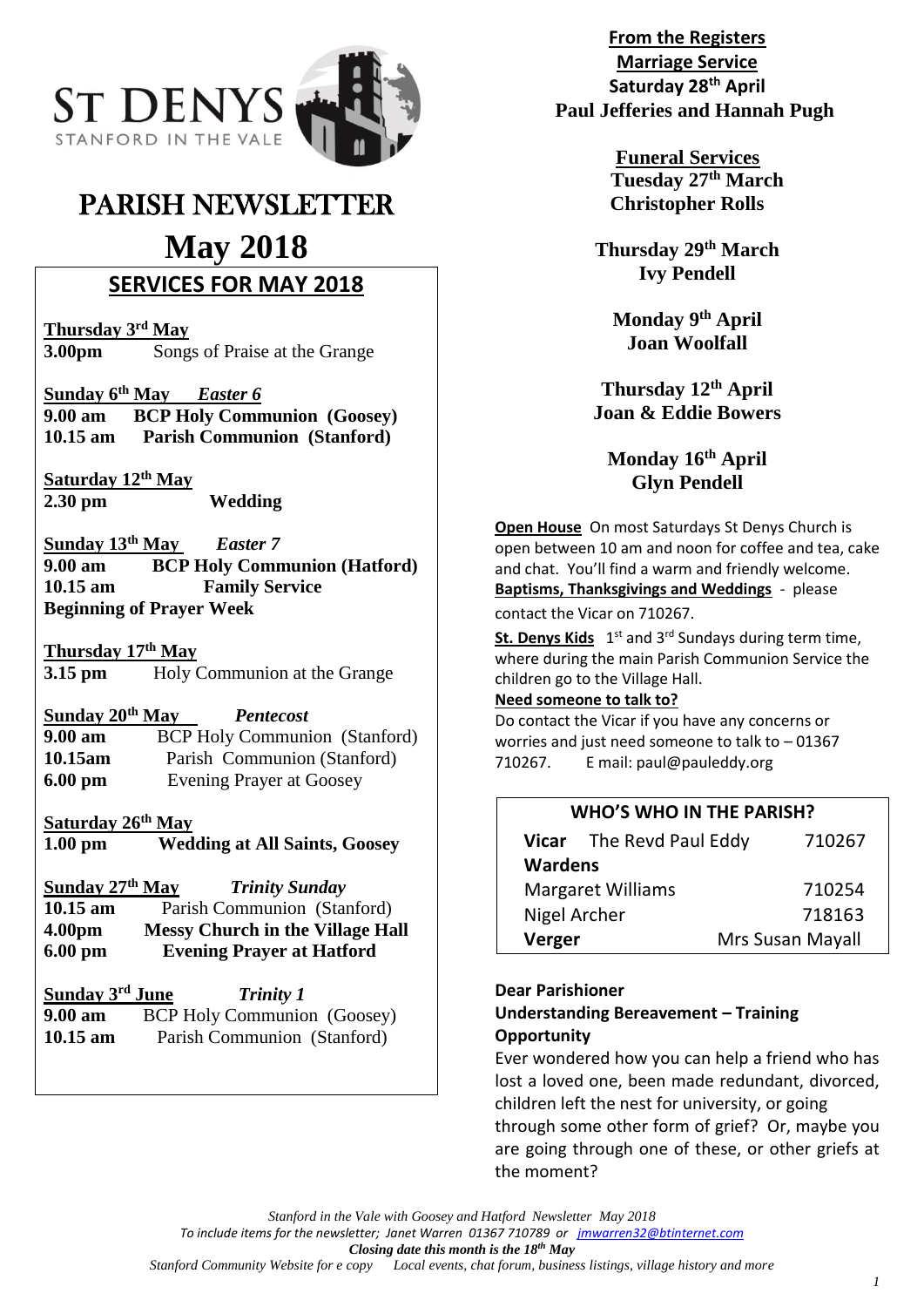For the past 25 years, I have been a CRUSEtrained Bereavement Counsellor and have helped hundreds of people through all sorts of grief. And, as a vicar, having taken well over 200 funerals, I have had very wide experience of all sorts of family bereavements, from children to the very elderly, and from suicide to death from addictions. All bring their own unique aspects to the grief process.

And so I have decided that in order to help people wanting to help friends or, others who have been bereaved. I shall be leading two x 90 minute training sessions on **Thursday 24 May** in the **Village Hall**. One session from **2-3.30pm**, and repeated at **7-8.30pm.** Case studies and notes will be provided, as will refreshments.

As I say, the sessions are suitable for those who have been bereaved and, those wanting to support others, informally. A donation of £3 is requested to help cover room hire and resources for those who attend. However, it is **essential to book** for either session, by emailing **[vicarsec@stdenys.org](mailto:vicarsec@stdenys.org)** asap. I hope that this will be of help.

#### **Prayer Week**

As a church, we are joining in with the global initiative from the Archbishops of Canterbury and York for a special week of prayer under the theme 'Thy Kingdom Come'.

St Denys will be open from 9am till 8pm from Sunday 13 May until Sunday 20 May for this purpose. May I encourage you to pop in and look around at the various Prayer Stations erected, where you will find ideas for prayer and reflection and a place simply to be still.

Yours as ever

*Paul* Revd Paul Eddy Vicar

#### **AGE UK BIG KNIT**

The Big Knit is Back!" In 2016/17 an incredible 25,469 tiny bobble hats were knitted in Oxfordshire. This meant that £6,367.25 was raised for Age UK's Oxfordshire Information and Advice Helpline, which provides vital support for older people and their carers across the county". ( Amended quote from Age UK Oxfordshire Magazine).

The contribution from Stanford was 2,244 ( £561) - a brilliant effort. If you would like to find out more about this project, see knitting patterns, and maybe join in the challenge, you can look at the Big Knit's website [www.the](http://www.the/) [bigknit.co.uk.](http://bigknit.co.uk/) Alternatively, you can contact me on 01367 710724 to find out how the scheme works here in Stanford. I can provide wool and basic

patterns, and a cup of tea when we all meet up to collect in our contributions. There is no commitment involved, you just knit at home and deliver on a specified day. Please think about joining our team and helping us to knit even more this year. We would love to see you. Jan Stenzhorn

#### **WHEELCHAIR LOAN**

With the arrival of Spring comes thoughts of outings and visitors. I would like to remind you that there is a village wheelchair available, free of charge, on a short term basis, for use by anyone who has a mobility problem. You may like to take a family member/friend/visitor out for the day or just for a tour around our lovely village. You may know someone who has temporary problems and would benefit from using a wheelchair. You might even want to go away for a couple of days and a wheelchair would be handy. Whatever your needs just give us a ring on 01367 710724. *Please note, this scheme is only available to people in our Parish*

**Stanford Volunteer Taxi Service** If you need transport for a medical appointment, please phone **MARJORIE GOODING 01367 710656** As much notice about any appointments makes things easier and more drivers would be greatly appreciated.

> **The Annual Parish Council Meeting** is on Wednesday 2<sup>nd</sup> May **in the large Village Hall at 7.30 pm All welcome**

**STANFORD-IN-THE-VALE GARDENING CLUB' S NEW AND IMPROVED ANNUAL COFFEE MORNING**. More space to chat and enjoy our renowned homemade cakes and coffee with friends.

#### **May 5th from 10.00 am until 12.00 noon, in the LARGE HALL of the Village Hall.**

PLANTS AND BOOKS FOR SALE. A RAFFLE AND A TOMBOLA. For more information contact Rosemary Packer tel.01367 710 445.

#### **Millennium Green**

Now the nice weather is finally here don't forget the Millennium Green! It's good for picnics, football or rounders (no hard cricket type balls though please) as well as sunbathing. If your village group would like to use the Green for activities during the nice weather, please get in touch.

*Stanford in the Vale with Goosey and Hatford Newsletter May 2018 To include items for the newsletter; Janet Warren 01367 710789 or [jmwarren32@btinternet.com](mailto:jmwarren32@btinternet.com) Closing date this month is the 18th May*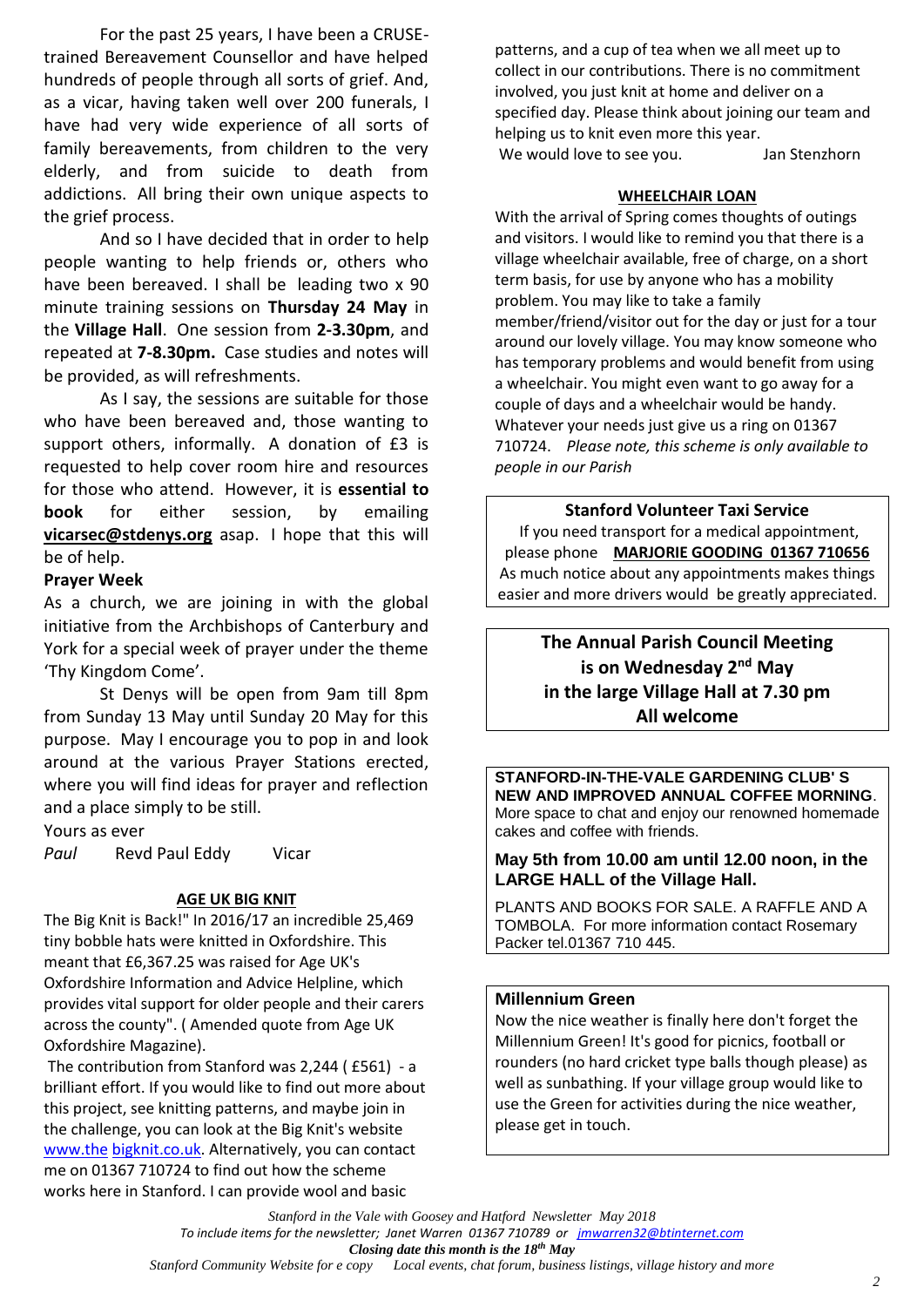# **STANFORD IN THE VALE AND DISTRICT LOCAL HISTORY SOCIETY**

**Tuesday, 8 th May**, meeting at Stanford Village Hall, in the Small Hall, Start time 7:45 p.m. **Topic**: "Jack of Newbury" **Speake**r:David Peacock From modest beginnings Jack (John Winchcombe) became a leading clothier and cloth exporter. His success led to him becoming a leading figure in Newbury, a member of Parliament, and having a lot of influence in the development of Newbury. David Peacock is a well-known researcher and writer on the history of the Newbury and the surrounding area. Visitors welcome (£3 entrance) Refreshments and raffle. Further information: Contact Phil Morris, 01367 710285

**Stanford in the Vale Village Hall Committee Annual General Meeting on Wednesday 9th May at 7.30pm in the Committee Room of the Village Hall. All welcome**

## **Cast On! Knitting and Crochet Group**

Fun, friendly and free. We meet every 2nd and last Wednesday of the month at the Horse & Jockey from 7pm until 9.30pm (ish). Bring along your current project or ask us to show you how. Contact: Ruth Chester Email: [caston@tlkc.co.uk](mailto:caston@tlkc.co.uk) Tel: 710362

# **FARINGDON & DISTRICT U3A – THURSDAY 10TH MAY 2018**

The talk on **Thursday 10th May at 2.30pm** in Faringdon Corn Exchange is by **Martin Lloyd** who is speaking about **Passports, Assassins, Traitors and Spies.** This promises to be an exciting topic; it is an exciting and dramatic account of how the actions of a group of assassins changed the passport regulations, and how the unmasking of a spy caused a modification in passport design and how, for one man, the passport turned into a killer. Martin is a very popular speaker so do come along and enjoy the refreshments after the talk. Members are welcome, but visitors are required to pay £1.50 towards costs. Further information can be found on the U3A web site on

[www.faringdondistrictu3a.wordpress.com](http://www.faringdondistrictu3a.wordpress.com/) or from the chairman on 01367 615 385

# **Slimming World**

Your Slimming World group meets every Thursday from 7.30pm at Stanford in the Vale Primary School. Contact Nancy on 07710 177808

# **Stanford in the Vale Art Group**

**Monday 14th May 7.15pm Stanford Village Hall** Self Portraits - a talk, demonstration and practical session with Sarah Moncrieff. The second evening in our fantastic 2018-19 programme. Non-members welcome. £4 for non-members, £2 members. All welcome. Why not come along and unleash your artistic side? No experience necessary. For more details find Stanford Art Group on Facebook or ring David Morton 0[1367 71075](callto:+1367%207107)4

**Stanford Women's Institute will meet on Wednesday 16 th May** at 7.30pm in the Village Hall. Visitors are always welcome. £3 charge for non-members. Contact 01235765461

## **Formula Fitness, Yoga and Wellbeing**

Zumba every Tuesday evening from 6pm. Stability Ball every Tuesday evening from 7pm. Zumba Strong every Friday morning from 9.30am. All in large Village Hall. Contact Lou on 07980 065 352.

# **Friday 18th May**

**Afternoon Tea in the Village Hall**

Come for a free, delicious **Afternoon Tea** in the **Village Hall** All welcome and bring a friend **2.30-4.30pm**

**Oxfordshire Artweeks BILL GRANT, RICHARD RODRIGUES, LAWRENCE WARD & SEIJA WENTWORTH**

will be exhibiting at The Vine, Stanford in the Vale SN7 8NP (on A417 Wantage Road, just south of the River Ock bridge),

# **from Saturday 19th to Monday 28th May 2018**

Open 11 to 6 each day. Free entrance.

Parking, refreshments, wheelchair access.

**STANFORD-IN-THE-VALE GARDENING CLUB.** An evening stroll round several village gardens. ALL WELCOME. **Wednesday 23rd May from 7.00pm.** A variety of gardens to visit, books and plants for sale, a raffle and vintage garden tools on display. The evening also includes a LIGHT SUPPER. Tickets available at the Garden Club coffee morning on May 5th. Also available from Rosemary Packer tel.01367 710 445. Members tickets £2.50. Non members £5.00. Tickets include garden entries and light supper

*Stanford in the Vale with Goosey and Hatford Newsletter May 2018 To include items for the newsletter; Janet Warren 01367 710789 or [jmwarren32@btinternet.com](mailto:jmwarren32@btinternet.com) Closing date this month is the 18th May* Local events, chat forum, business listings, village history and more